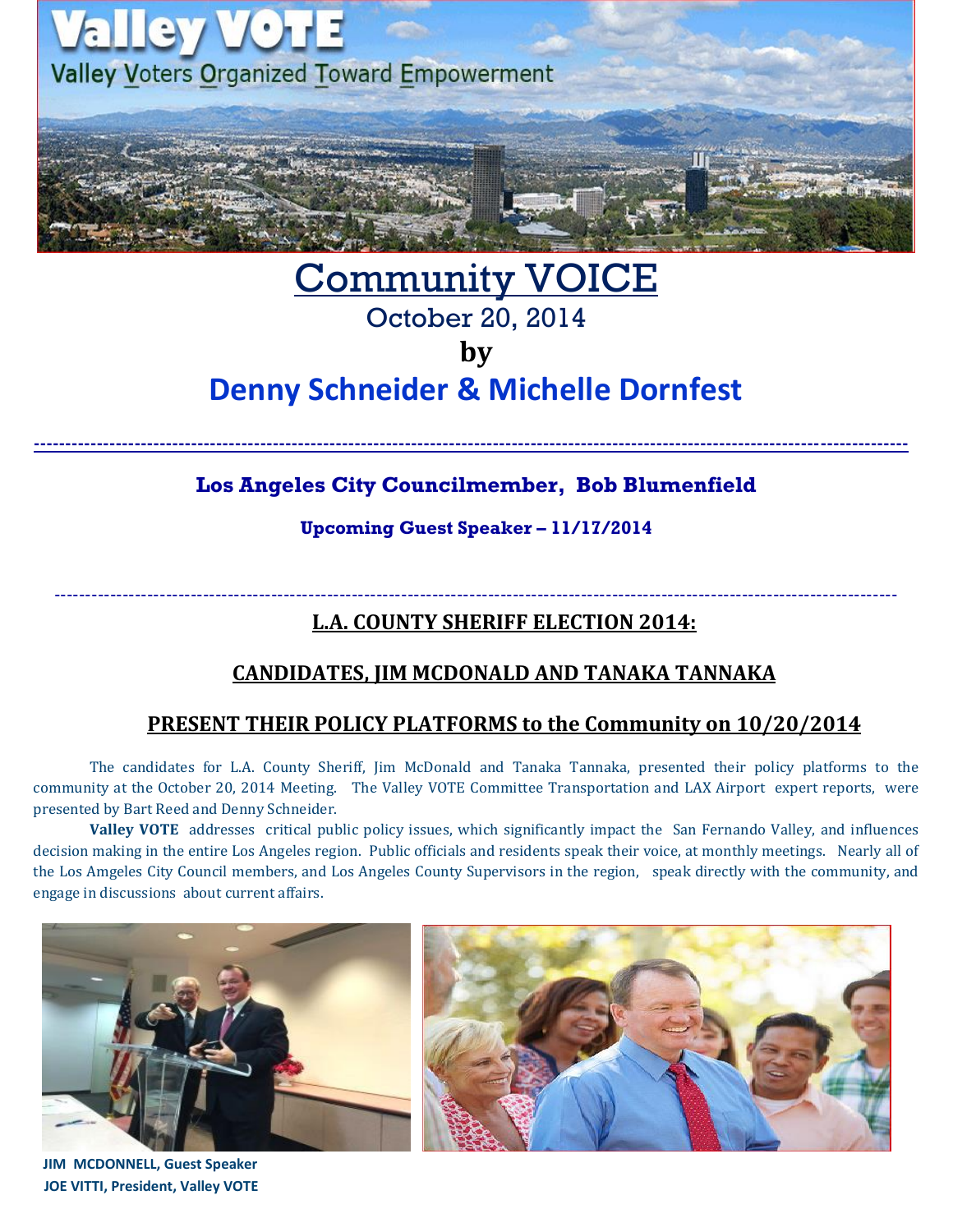### **JIM MCDONNELL**

#### **Guest Speaker**

#### **Official Candidate for Los Angeles County Sheriff**

#### **Chief of the Long Beach Police Department**

McDonnell's goal is "one team, one mission". His top priority is to ensure that the nearly \$3 Billion Annual Budget of the Sheriff's Department, operates more efficiently.

McDonnell began his law enforcement career in 1981, as a twenty-one-year-old graduate from the Los Angeles Police Academy. Over nearly three decades, he held every rank in the LAPD, including First Assistant Chief and second in command to Police Chief Bill Bratton. He served as Chair of the Law Enforcement Advisory Committee for the Anti-Defamation League (ADL). Since 2010, he has served as the Chief of the Long Beach Police Department.

McDonnell addressed the diversified department enforcement strategies; which include specialized policing, specifically the operations of the L.A. County Jail.

In 2012, Supervisor Knabe appointed McDonnell to the Commission on Jail Violence. He learned that as many as twenty percent of the incarcerated, have been diagnosed with specific mental health issues. His goal is he to fight for health care treatment, instead of following the traditional approach to law enforcement.

McDonnell stated that the Sheriff Department patrols approximately 4000 square miles in the County. "Community Based Policing" is critical to crime reduction.

He noted that as high as seventy (70%) of the inmate population is considered to be illiterate. McDonnell will work with schools to develop new youth programs, to encourage intensive education. He said that "bullying" is an ongoing critical issue. He supports a "Citizen Oversight Committee".

McDonnell said that he will institute stronger internal review policies, to ensure that "no problem is ever missed".

McDonnell was asked by the community members about, officer involved shootings, in Long Beach. He noted that incidences of "shootings", were substantially lower this year.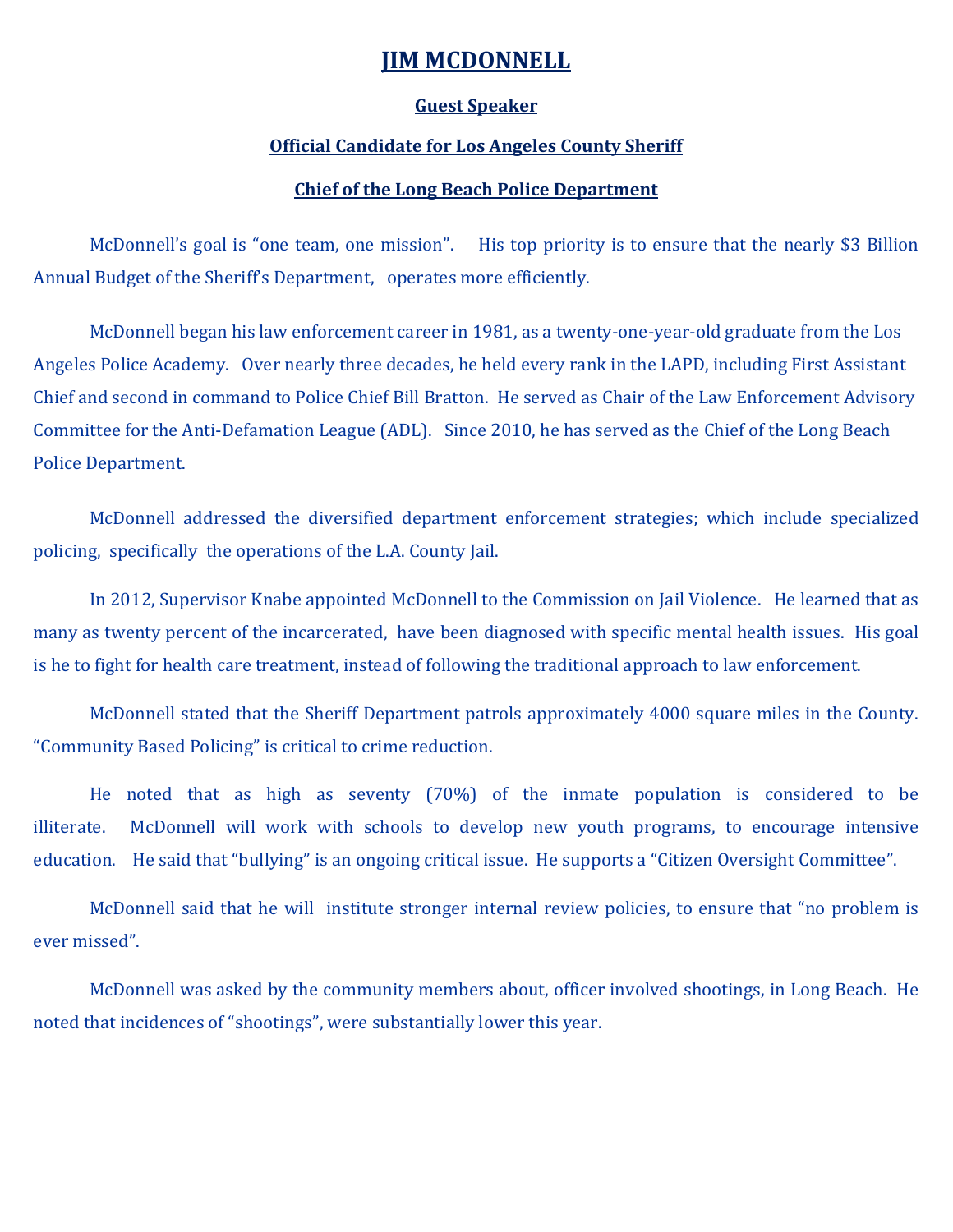# **PAUL TANAKA , Guest Speaker**



## **PAUL TANAKA**

#### **Guest Speaker**

#### **Official Candidate for Los Angeles County Sheriff**

#### **Mayor for the City of Gardena**

Mayor Tanaka has, for over 34 years, fought against crime as a Police Officer, Deputy Sheriff, Sergeant, Lieutenant, Captain, Commander, Chief (Administrative Services Division), Assistant Sheriff, and in the position of Undersheriff with the Los Angeles County Sheriff's Department. He officially retired from the Sheriff's Department on August 1, 2013.

Tanaka is concerned with the changes in AB1109, which re-classified certain crimes from a "felony" to a "misdemeanor". He stated that this policy, has caused the release of alleged "criminals" from jail, and has resulted in measurable increase in crime. To address overcrowding of our jails, he would like to see that the mentally ill inmates, are more appropriately treated for their illnesses, by providing for intensive treatment by health care professionals. Tanaka said that it's time for improved mental health services.

The City of Gardena decided to install camera systems in public areas, which were viewable by the Police Department. This system seriously reduced crime. Tanaka supports "permitted concealed weapons". During his leadership in Gardena, a new facility is being built for the police department.

Tanaka holds an accounting degree from Loyola Marymount University, is a Certified Public Accountant, and has over 25 years of experience working with a Gardena accounting firm. He notes that his finance experience is critical to overseeing the Sheriff Department's approximately, \$2.9 Billion Budget.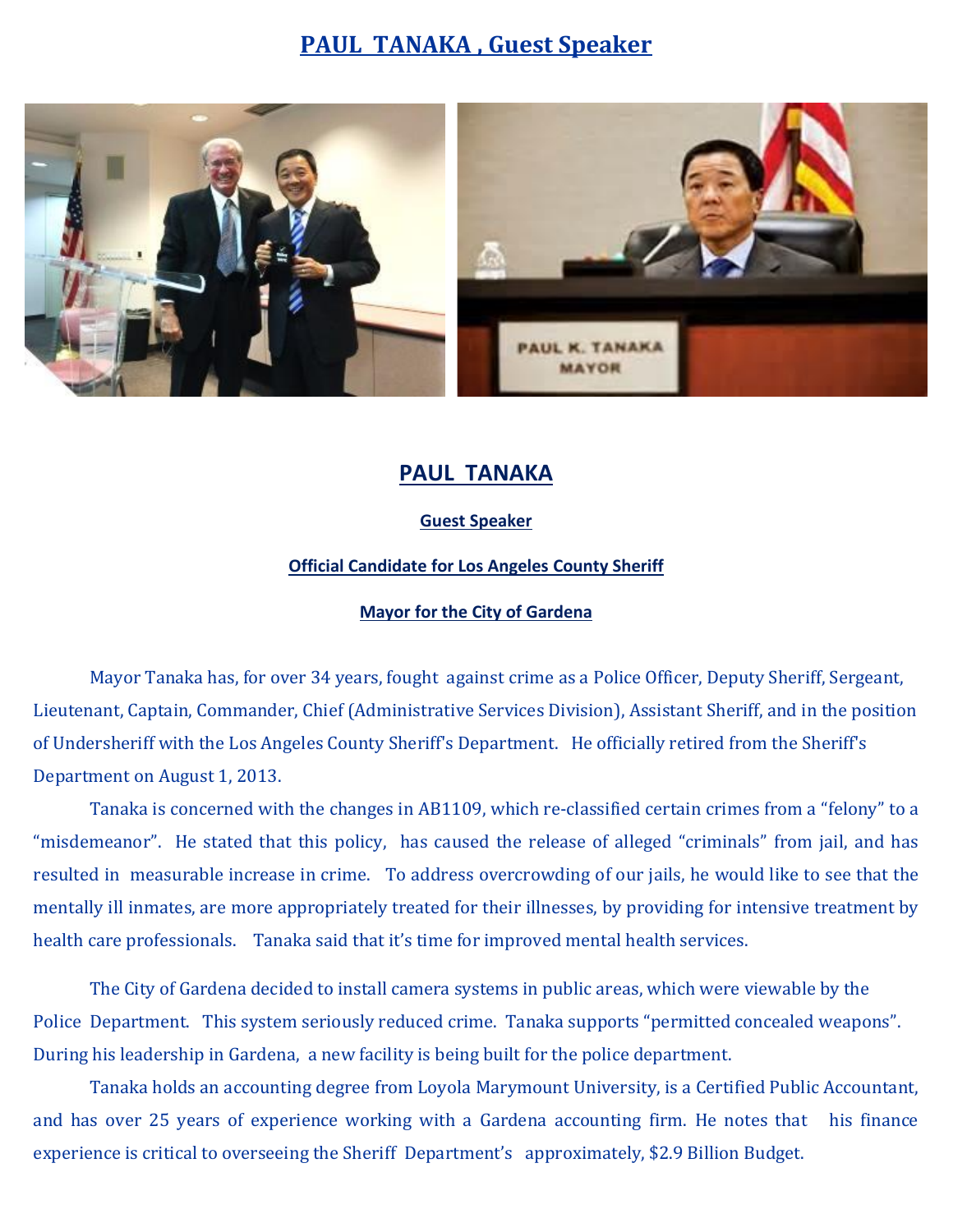Under his tenure, the City of Gardena not only became solvent, but has generated surplus budget funds. Gardena businesses are again flourishing. Gardena's bond ratings accelerated from junk status, to an "A+" rating. The Gardena city police department increased from approximately 66 to 99 officers, under his leadership.

Tanaka plans to schedule many community public forums throughout his service.

# **THE REGIONAL AIRPORT REPORT - CALIFORNIA By DENNY SCHNEIDER, PRESIDENT**

---------------------------------------------------------------------------------------------------------------------------------------

# **The** *ALLIANCE FOR A REGIONAL SOLUTION TO AIRPORT CONGESTION ("ARSAC")*

Denny Schneider reported that the Los Angeles World Airports **(**LAWA**)** were acknowledged for expertise in running airports, when LAWA took control of the Los Angeles Ontario International Airport (LA/ONT), in the 1970's. However, it is critical to focus on the fact that LA/ONT has lost approximately 45% of its passenger traffic, in recent years.

Schneider said: "The practice of relying on LAX exclusively, for airline transportation, is a high risk venture for the community."

He said that the total regional economic benefit to Los Angeles County is reduced by concentrating operations exclusively in LAX. Specifically, job concentration is occurring in only one location, LAX. which causes high vehicle traffic congestion costs in all areas.

The LA/ONT passenger usage decline has significantly impacted local economic health. As a result, the tax base is reduced.

He reported that residents of Ontario and the Inland Empire, have stated that LAWA has harmed its relationship to the citizens, and apparently lawsuits have been filed. Instead of decentralizing airport service to bring passengers closer to a local airport; he said that LAWA has centralized high level transportation concentration primarily into LAX.

As a result, LAX now manages over 95% of all flights in the region. LAWA demonstrated its interest in inhibiting smaller airport usage, by its lack of action, in regard to support of the development of LA/ONT.

Schneider reported that re-directed traffic from LA/ONT, adds at least 1.6 million more cars into the Westside traffic areas, and increases transportation costs and delivery delays. Individuals suffer, in terms of transportation expenses, stress from traffic jams, and unhealthy pollution impacts.

 Contact for further information: Denny Schneider. President, Alliance For A Regional Solution to Airport Congestion ("A.R.S.A.C."). [www.RegionalSolution.org.](http://www.regionalsolution.org/)